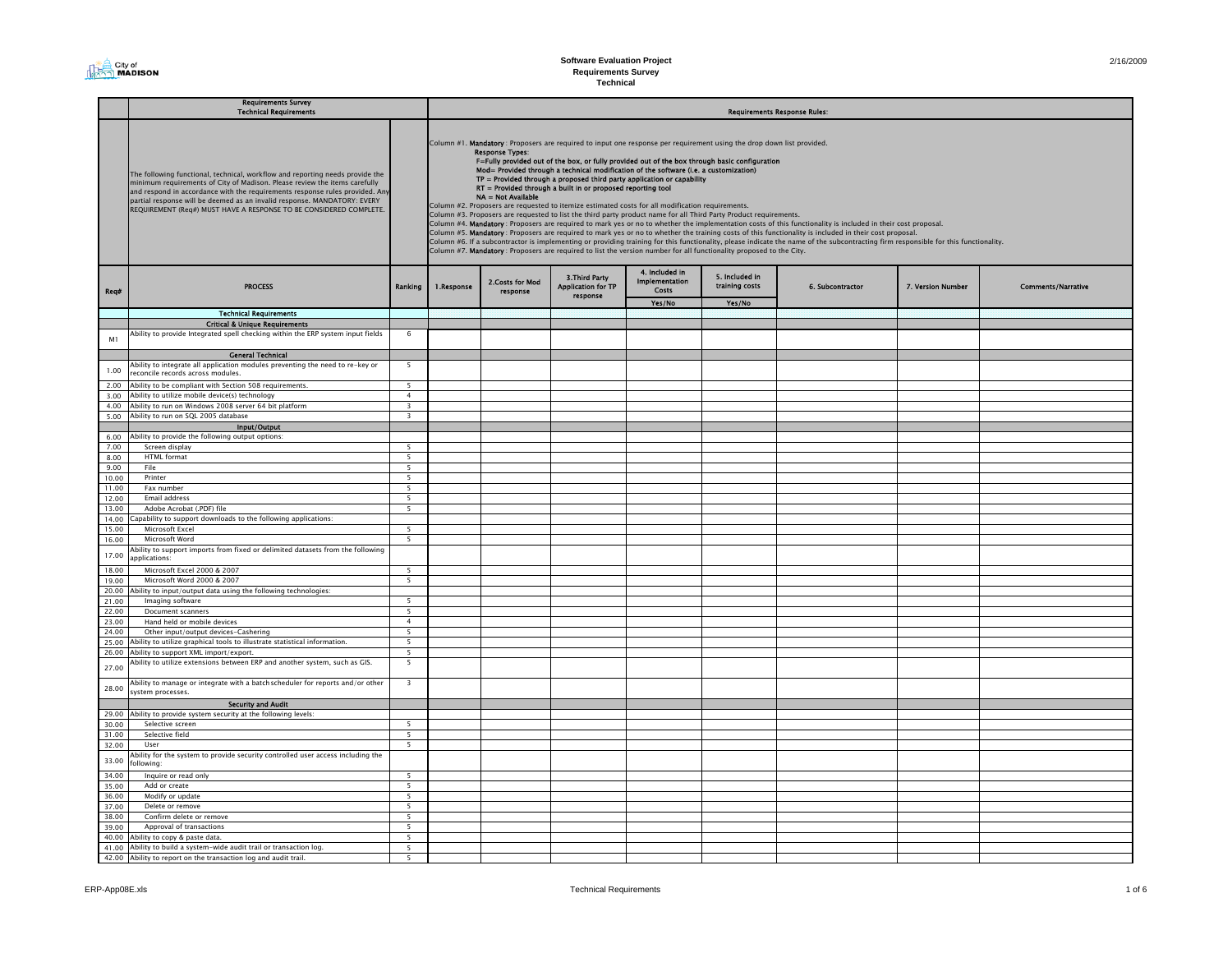| City of<br>$\cap$ MADISON |
|---------------------------|
|---------------------------|

| Req#           | <b>PROCESS</b>                                                                                                                                                                                        | Ranking                       | 1.Response | 2.Costs for Mod<br>response | 3. Third Party<br><b>Application for TP</b><br>response | 4. Included in<br><b>Implementation</b><br>Costs | 5. Included in<br>training costs | 6. Subcontractor | 7. Version Number | <b>Comments/Narrative</b> |
|----------------|-------------------------------------------------------------------------------------------------------------------------------------------------------------------------------------------------------|-------------------------------|------------|-----------------------------|---------------------------------------------------------|--------------------------------------------------|----------------------------------|------------------|-------------------|---------------------------|
|                |                                                                                                                                                                                                       |                               |            |                             |                                                         | Yes/No                                           | Yes/No                           |                  |                   |                           |
| 43.00          | Ability to track the following on the system-wide audit trail or transaction log:                                                                                                                     |                               |            |                             |                                                         |                                                  |                                  |                  |                   |                           |
| 44.00          | Identification of the user                                                                                                                                                                            | 5                             |            |                             |                                                         |                                                  |                                  |                  |                   |                           |
| 45.00          | Date & Time stamp                                                                                                                                                                                     | $\overline{5}$                |            |                             |                                                         |                                                  |                                  |                  |                   |                           |
| 46.00          | Before & after images of modified data                                                                                                                                                                | 5                             |            |                             |                                                         |                                                  |                                  |                  |                   |                           |
| 47.00          | Ability to alert users to the following: (alert methods include email, instant<br>message, text message and method chosen configurable by individual users).                                          | 5                             |            |                             |                                                         |                                                  |                                  |                  |                   |                           |
| 48.00          | User-defined events                                                                                                                                                                                   | $\overline{5}$                |            |                             |                                                         |                                                  |                                  |                  |                   |                           |
| 49.00          | System defined deadlines                                                                                                                                                                              | 5                             |            |                             |                                                         |                                                  |                                  |                  |                   |                           |
| 50.00          | Ability to have the following levels of security:                                                                                                                                                     |                               |            |                             |                                                         |                                                  |                                  |                  |                   |                           |
| 51.00          | System-level security                                                                                                                                                                                 | 5                             |            |                             |                                                         |                                                  |                                  |                  |                   |                           |
| 52.00          | Role-level security & controls and associated separation of duties<br>(separation from system administrator duties, user administration duties,<br>actual data maintenance duties)                    | 5                             |            |                             |                                                         |                                                  |                                  |                  |                   |                           |
| 53.00          | Database-level security                                                                                                                                                                               | $\overline{5}$                |            |                             |                                                         |                                                  |                                  |                  |                   |                           |
| 54.00          | Program-level security<br>Field-level security                                                                                                                                                        | 5<br>$\overline{5}$           |            |                             |                                                         |                                                  |                                  |                  |                   |                           |
| 55.00<br>56.00 | Ability to support Single Sign On (SSO).                                                                                                                                                              | 5                             |            |                             |                                                         |                                                  |                                  |                  |                   |                           |
| 57.00          | Ability to integrate with Active Directory - including both authentication and<br>authorization                                                                                                       | 5                             |            |                             |                                                         |                                                  |                                  |                  |                   |                           |
| 58.00          | Ability to support centralized or decentralized management of access control.                                                                                                                         | 5                             |            |                             |                                                         |                                                  |                                  |                  |                   |                           |
| 59.00          | Ability to support electronic signatures used for online approval.                                                                                                                                    | 5                             |            |                             |                                                         |                                                  |                                  |                  |                   |                           |
|                | <b>Data Entry Processing</b>                                                                                                                                                                          |                               |            |                             |                                                         |                                                  |                                  |                  |                   |                           |
| 60.00<br>61.00 | Ability to allow users to utilize user defined/configurable data input<br>screens/formats without modifying application source code.<br>Ability to allow users to define mandatory data entry fields. | 5<br>5                        |            |                             |                                                         |                                                  |                                  |                  |                   |                           |
|                | Ability to allow users to define default field values for data entry screens.                                                                                                                         |                               |            |                             |                                                         |                                                  |                                  |                  |                   |                           |
| 62.00          |                                                                                                                                                                                                       | 5                             |            |                             |                                                         |                                                  |                                  |                  |                   |                           |
| 63.00          | Ability to allow users to populate standard tables for particular data entry<br>fields.                                                                                                               | $\overline{5}$                |            |                             |                                                         |                                                  |                                  |                  |                   |                           |
| 64.00          | Ability to modify the screen format based on the user group entering the data.                                                                                                                        | 5                             |            |                             |                                                         |                                                  |                                  |                  |                   |                           |
| 65.00<br>66.00 | Ability to attach associated free form comments to transactions.<br>Ability to track multiple notes for each transaction type.                                                                        | 5<br>$\overline{\phantom{a}}$ |            |                             |                                                         |                                                  |                                  |                  |                   |                           |
|                | Ability to provide soft or hard warnings prior to executing delete or remove                                                                                                                          |                               |            |                             |                                                         |                                                  |                                  |                  |                   |                           |
| 67.00          | functions.                                                                                                                                                                                            | 5                             |            |                             |                                                         |                                                  |                                  |                  |                   |                           |
| 68.00          | Ability to incorporate field-level data validations.                                                                                                                                                  | $\overline{5}$                |            |                             |                                                         |                                                  |                                  |                  |                   |                           |
| 69.00          | Ability to validate that date and format is valid in date fields.                                                                                                                                     | 5                             |            |                             |                                                         |                                                  |                                  |                  |                   |                           |
| 70.00          | Ability to change the editing values (tables) on-line/interactively withou<br>program coding changes and recompilation.                                                                               | 5                             |            |                             |                                                         |                                                  |                                  |                  |                   |                           |
| 71.00          | Capability of designing an open architecture that allows for integration of data<br>and displays from other systems.                                                                                  | $\overline{5}$                |            |                             |                                                         |                                                  |                                  |                  |                   |                           |
| 72.00          | Ability to enter alpha, alphanumeric, and numeric values within the same form                                                                                                                         | $\overline{5}$                |            |                             |                                                         |                                                  |                                  |                  |                   |                           |
| 73.00          | Ability to run the application within a web browser. (Want the ability to fully<br>use all user functions without installing additional local software)                                               | $\overline{3}$                |            |                             |                                                         |                                                  |                                  |                  |                   |                           |
|                | <b>Network Connectivity</b>                                                                                                                                                                           |                               |            |                             |                                                         |                                                  |                                  |                  |                   |                           |
| 74.00          | Ability to switch to a backup network in case of an outage or system downtime<br>Ability to leverage existing City infrastructure for connectivity if such                                            | 5                             |            |                             |                                                         |                                                  |                                  |                  |                   |                           |
| 75.00          | connectivity exists today such as terminal services or other remote connectivity<br>tools.                                                                                                            | 5                             |            |                             |                                                         |                                                  |                                  |                  |                   |                           |
| 76.00          | Ability to provide for a secure connection ensuring all data is protected.                                                                                                                            | 5                             |            |                             |                                                         |                                                  |                                  |                  |                   |                           |
| 77.00          | Ability to provide encryption as part of the connectivity security approach.                                                                                                                          | 5                             |            |                             |                                                         |                                                  |                                  |                  |                   |                           |
| 78.00          | Ability to print to network printers, using TCP / IP, without additional hardware<br>components.                                                                                                      | 5                             |            |                             |                                                         |                                                  |                                  |                  |                   |                           |
| 79.00          | Ability to support a Single-domain Active Directory environment.<br>80.00 Ability to support a Multiple-domain Active Directory environment                                                           | 5 <sup>5</sup><br>2           |            |                             |                                                         |                                                  |                                  |                  |                   |                           |
| 81.00          | Ability to perform distributed printing to addressable printers connected to the                                                                                                                      | 5                             |            |                             |                                                         |                                                  |                                  |                  |                   |                           |
|                | City network including on demand printing, scheduled printing and queuing for<br>batch printing. If Unix is required for software                                                                     |                               |            |                             |                                                         |                                                  |                                  |                  |                   |                           |
|                | <b>Platform and Operating Environment</b><br>82.00 Ability to operate in a Windows desktop environment.                                                                                               | $\overline{\phantom{a}}$      |            |                             |                                                         |                                                  |                                  |                  |                   |                           |
|                | <b>Application Architecture</b>                                                                                                                                                                       |                               |            |                             |                                                         |                                                  |                                  |                  |                   |                           |
|                |                                                                                                                                                                                                       |                               |            |                             |                                                         |                                                  |                                  |                  |                   |                           |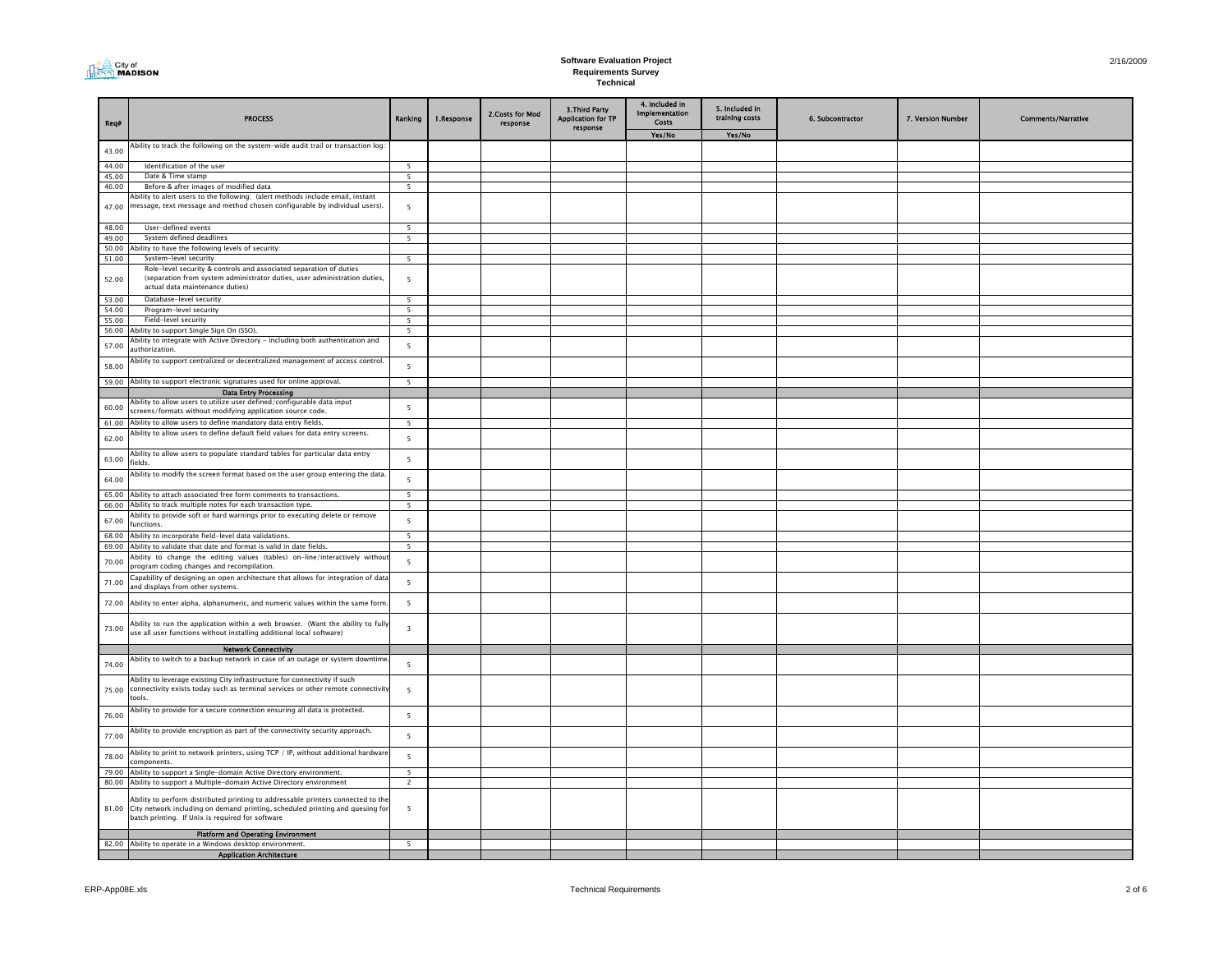| City of<br>I MADISON |
|----------------------|
|----------------------|

| Req#             | <b>PROCESS</b>                                                                                                                                                                | Ranking                                             | 1.Response | 2.Costs for Mod<br>response | 3. Third Party<br><b>Application for TP</b><br>response | 4. Included in<br>Implementation<br>Costs<br>Yes/No | 5. Included in<br>training costs<br>Yes/No | 6. Subcontractor | 7. Version Number | <b>Comments/Narrative</b> |
|------------------|-------------------------------------------------------------------------------------------------------------------------------------------------------------------------------|-----------------------------------------------------|------------|-----------------------------|---------------------------------------------------------|-----------------------------------------------------|--------------------------------------------|------------------|-------------------|---------------------------|
|                  | Ability to provide APIs for custom code to support upgrades to future releases                                                                                                |                                                     |            |                             |                                                         |                                                     |                                            |                  |                   |                           |
| 83.00            | Ability to provide the City with data integration and the ability to buil                                                                                                     | 5<br>5                                              |            |                             |                                                         |                                                     |                                            |                  |                   |                           |
| 84.00            | interfaces to and from the product.                                                                                                                                           |                                                     |            |                             |                                                         |                                                     |                                            |                  |                   |                           |
| 85.00            | Ability to support or utilize web services.<br><b>Operational Standards</b>                                                                                                   | $\overline{5}$                                      |            |                             |                                                         |                                                     |                                            |                  |                   |                           |
|                  | Ability to guarantee continuously available (24x7) external web-enabled                                                                                                       |                                                     |            |                             |                                                         |                                                     |                                            |                  |                   |                           |
| 86.00            | information access functions.                                                                                                                                                 | 5                                                   |            |                             |                                                         |                                                     |                                            |                  |                   |                           |
| 87.00            | Ability to fully-synchronize backup and recovery with a well-defined disaster<br>recovery plan. Ability to utilize clustering and/or mirroring, and/or virtual<br>technology. | 5                                                   |            |                             |                                                         |                                                     |                                            |                  |                   |                           |
| 88.00            | Ability to provide high availability including application, disk storage and CPU<br>failover.                                                                                 | 5                                                   |            |                             |                                                         |                                                     |                                            |                  |                   |                           |
| 89.00            | Ability to perform transaction level auditing and rollback/recovery to ensure<br>internal integrity of all transactions.                                                      | 5                                                   |            |                             |                                                         |                                                     |                                            |                  |                   |                           |
| 90.00            | Ability to operate in the following redundancy/failover environments:                                                                                                         |                                                     |            |                             |                                                         |                                                     |                                            |                  |                   |                           |
| 91.00            | Dual data centers                                                                                                                                                             | 5<br>$5^{\circ}$                                    |            |                             |                                                         |                                                     |                                            |                  |                   |                           |
| 92.00<br>93.00   | Multi-processor server with processor failover<br>Redundant application servers with automatic failover                                                                       | 5                                                   |            |                             |                                                         |                                                     |                                            |                  |                   |                           |
| 94.00            | Redundant database servers with automatic failover                                                                                                                            | 5                                                   |            |                             |                                                         |                                                     |                                            |                  |                   |                           |
| 95.00            | Redundant web servers with automatic failover                                                                                                                                 | $5^{\circ}$                                         |            |                             |                                                         |                                                     |                                            |                  |                   |                           |
|                  | <b>Report/Inquiry Processing</b>                                                                                                                                              |                                                     |            |                             |                                                         |                                                     |                                            |                  |                   |                           |
|                  | 96.00 Ability to utilize a report writer.<br>Ability to prevent unauthorized data access through the report writer.                                                           | 5                                                   |            |                             |                                                         |                                                     |                                            |                  |                   |                           |
| 97.00<br>98.00   | Ability to modify pre-existing reports.                                                                                                                                       | 5<br>5                                              |            |                             |                                                         |                                                     |                                            |                  |                   |                           |
| 99.00            | Ability to manage report templates.                                                                                                                                           | $5^{\circ}$                                         |            |                             |                                                         |                                                     |                                            |                  |                   |                           |
| 100.00           | Ability to generate a report on any field.                                                                                                                                    | 5                                                   |            |                             |                                                         |                                                     |                                            |                  |                   |                           |
|                  | 101.00 Ability to print reports in batches.                                                                                                                                   | $\overline{\mathbf{3}}$                             |            |                             |                                                         |                                                     |                                            |                  |                   |                           |
| 102.00           | Ability to route reports to multiple specified printers.                                                                                                                      | $\overline{3}$                                      |            |                             |                                                         |                                                     |                                            |                  |                   |                           |
| 103.00           | Ability to retain multiple generations of reports to meet retention requirements<br>Ability to purge retained reports on schedule according to record retention               | $\overline{\mathbf{3}}$                             |            |                             |                                                         |                                                     |                                            |                  |                   |                           |
| 104.00<br>105.00 | requirements.<br>Ability to view current and retained reports on-line.                                                                                                        | $\overline{\mathbf{3}}$<br>$\overline{\phantom{a}}$ |            |                             |                                                         |                                                     |                                            |                  |                   |                           |
|                  | Ability to automatically route a report to identified users electronically.                                                                                                   |                                                     |            |                             |                                                         |                                                     |                                            |                  |                   |                           |
| 106.00           | Ability to allow the user to schedule automatic report printing/generation by                                                                                                 | 5                                                   |            |                             |                                                         |                                                     |                                            |                  |                   |                           |
| 107.00           | the following:                                                                                                                                                                |                                                     |            |                             |                                                         |                                                     |                                            |                  |                   |                           |
| 108.00           | Time of day                                                                                                                                                                   | $\overline{\mathbf{S}}$                             |            |                             |                                                         |                                                     |                                            |                  |                   |                           |
| 109.00<br>110.00 | Day of week<br>Day of month                                                                                                                                                   | 5<br>$\overline{5}$                                 |            |                             |                                                         |                                                     |                                            |                  |                   |                           |
| 111.00           | User-defined number of days                                                                                                                                                   | $\overline{\phantom{a}}$                            |            |                             |                                                         |                                                     |                                            |                  |                   |                           |
| 112.00           | User-defined day of the week                                                                                                                                                  | $\overline{5}$                                      |            |                             |                                                         |                                                     |                                            |                  |                   |                           |
| 113.00           | Monthly                                                                                                                                                                       |                                                     |            |                             |                                                         |                                                     |                                            |                  |                   |                           |
| 114.00           | Semi-annually                                                                                                                                                                 | $\overline{\phantom{a}}$                            |            |                             |                                                         |                                                     |                                            |                  |                   |                           |
| 115.00<br>116.00 | Annually<br>User-defined time period                                                                                                                                          | $5^{\circ}$<br>$\overline{\phantom{a}}$             |            |                             |                                                         |                                                     |                                            |                  |                   |                           |
|                  | 117.00 Ability to provide the following ad hoc query functionality:                                                                                                           |                                                     |            |                             |                                                         |                                                     |                                            |                  |                   |                           |
| 118.00           | Sort information by multiple fields                                                                                                                                           | $\overline{\phantom{a}}$                            |            |                             |                                                         |                                                     |                                            |                  |                   |                           |
| 119.00           | Minimize information selection based on multiple field criteria                                                                                                               | $\overline{\phantom{a}}$                            |            |                             |                                                         |                                                     |                                            |                  |                   |                           |
| 120.00           | Provide multi-level totaling                                                                                                                                                  | $\overline{5}$                                      |            |                             |                                                         |                                                     |                                            |                  |                   |                           |
|                  | 121.00 Ability for users to save ad hoc query templates.<br>122.00 Ability to provide information analysis tools, including:                                                  | $\overline{\phantom{0}}$                            |            |                             |                                                         |                                                     |                                            |                  |                   |                           |
| 123.00           | Standard on-screen inquiries                                                                                                                                                  | $\overline{5}$                                      |            |                             |                                                         |                                                     |                                            |                  |                   |                           |
| 124.00           | Query tools                                                                                                                                                                   | $\overline{\phantom{0}}$                            |            |                             |                                                         |                                                     |                                            |                  |                   |                           |
| 125.00           | Provide a list of supported report-writer tools.                                                                                                                              | $\overline{\phantom{0}}$                            |            |                             |                                                         |                                                     |                                            |                  |                   |                           |
|                  | 126.00 Ability to provide what-if scenario reporting.                                                                                                                         | 5                                                   |            |                             |                                                         |                                                     |                                            |                  |                   |                           |
| 127.00           | Ability to select multiple output formats for reports including:                                                                                                              |                                                     |            |                             |                                                         |                                                     |                                            |                  |                   |                           |
| 128.00<br>129.00 | .PDF<br>.doc                                                                                                                                                                  | $\overline{5}$                                      |            |                             |                                                         |                                                     |                                            |                  |                   |                           |
| 130.00           | .xls                                                                                                                                                                          | $5^{\circ}$                                         |            |                             |                                                         |                                                     |                                            |                  |                   |                           |
| 131.00           | <b>HTML</b>                                                                                                                                                                   | 5                                                   |            |                             |                                                         |                                                     |                                            |                  |                   |                           |
| 132.00           | Other common output formats                                                                                                                                                   | $\overline{\phantom{a}}$                            |            |                             |                                                         |                                                     |                                            |                  |                   |                           |
| 133.00           | .docx, .dotx                                                                                                                                                                  | $5^{\circ}$                                         |            |                             |                                                         |                                                     |                                            |                  |                   |                           |
| 134.00           | .docm                                                                                                                                                                         | 5<br>$5^{\circ}$                                    |            |                             |                                                         |                                                     |                                            |                  |                   |                           |
| 135.00<br>136.00 | .xlsx, xltx, xltm, xlsb, xlam<br>.xlsm                                                                                                                                        | $5^{\circ}$                                         |            |                             |                                                         |                                                     |                                            |                  |                   |                           |
| 137.00           | Ability to perform the following output formats on demand, as scheduled and<br>batch:                                                                                         |                                                     |            |                             |                                                         |                                                     |                                            |                  |                   |                           |
| 138.00           | Paper                                                                                                                                                                         | 5                                                   |            |                             |                                                         |                                                     |                                            |                  |                   |                           |
| 139.00           | Fax                                                                                                                                                                           | $\overline{\phantom{a}}$                            |            |                             |                                                         |                                                     |                                            |                  |                   |                           |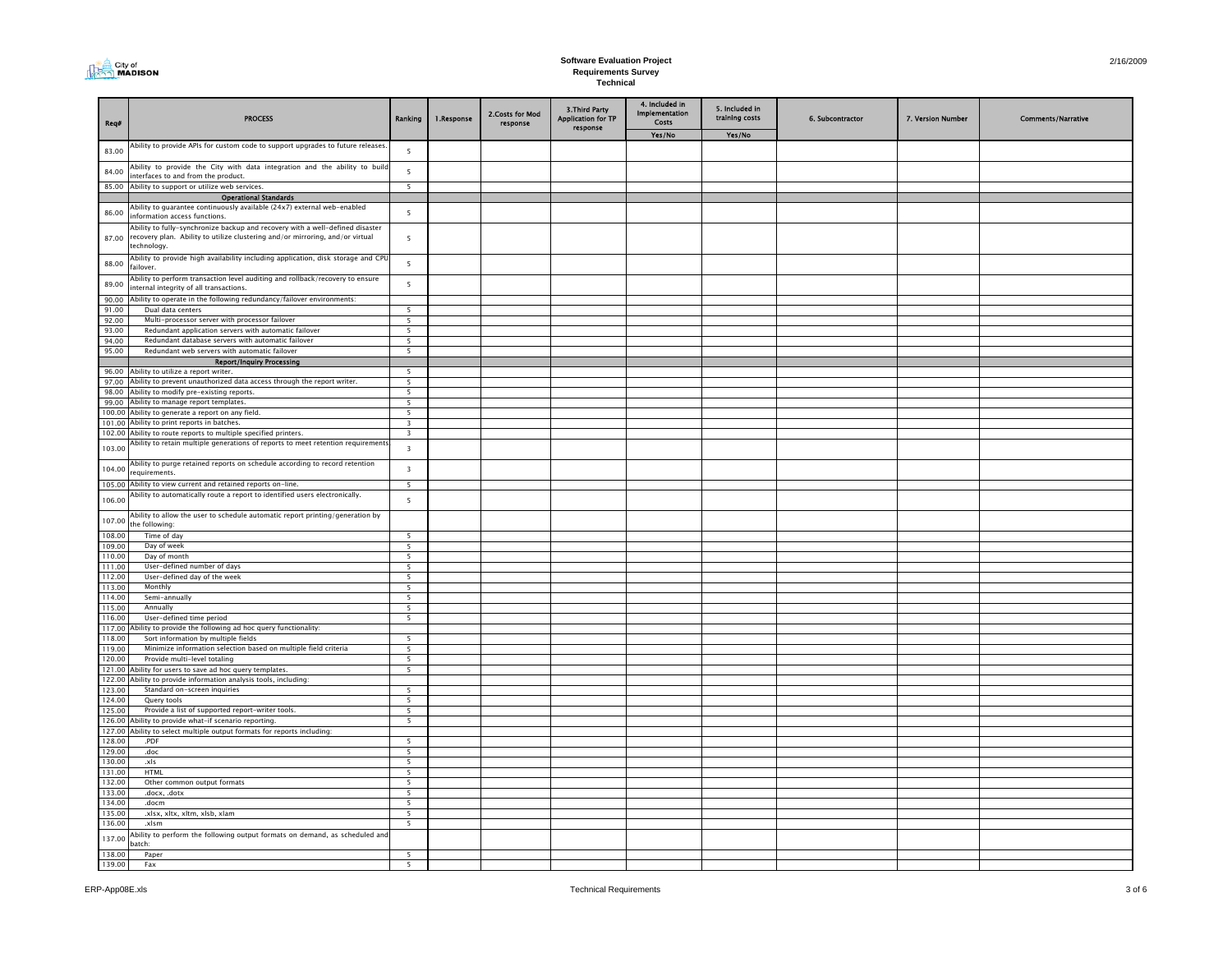|--|

| Req#             | <b>PROCESS</b>                                                                                                                                                | Ranking                                    | 1.Response | 2.Costs for Mod<br>response | 3. Third Party<br><b>Application for TP</b><br>response | 4. Included in<br>Implementation<br><b>Costs</b> | 5. Included in<br>training costs | 6. Subcontractor | 7. Version Number | <b>Comments/Narrative</b> |
|------------------|---------------------------------------------------------------------------------------------------------------------------------------------------------------|--------------------------------------------|------------|-----------------------------|---------------------------------------------------------|--------------------------------------------------|----------------------------------|------------------|-------------------|---------------------------|
|                  |                                                                                                                                                               |                                            |            |                             |                                                         | Yes/No                                           | Yes/No                           |                  |                   |                           |
| 140.00           | E-mail                                                                                                                                                        | 5                                          |            |                             |                                                         |                                                  |                                  |                  |                   |                           |
| 141.00           | File - XML, PDF, HTML, text, csv                                                                                                                              | $\overline{\phantom{0}}$                   |            |                             |                                                         |                                                  |                                  |                  |                   |                           |
| 142.00           | Ability to define user default print locations for the following items:                                                                                       |                                            |            |                             |                                                         |                                                  |                                  |                  |                   |                           |
| 143.00<br>144.00 | Reports<br>Requisitions/Pos                                                                                                                                   | $\overline{\phantom{a}}$<br>$\overline{5}$ |            |                             |                                                         |                                                  |                                  |                  |                   |                           |
| 145.00           | Checks                                                                                                                                                        | $\overline{\phantom{0}}$                   |            |                             |                                                         |                                                  |                                  |                  |                   |                           |
| 146.00           | Payroll                                                                                                                                                       | $\overline{\phantom{0}}$                   |            |                             |                                                         |                                                  |                                  |                  |                   |                           |
| 147.00           | Labels                                                                                                                                                        | $\overline{\mathbf{5}}$                    |            |                             |                                                         |                                                  |                                  |                  |                   |                           |
| 148.00           | 1099s                                                                                                                                                         | 5 <sup>5</sup>                             |            |                             |                                                         |                                                  |                                  |                  |                   |                           |
| 149.00           | Other printed items                                                                                                                                           | 5                                          |            |                             |                                                         |                                                  |                                  |                  |                   |                           |
|                  | 150.00 Ability to perform ad-hoc searches on any fields.                                                                                                      | 5                                          |            |                             |                                                         |                                                  |                                  |                  |                   |                           |
|                  | 151.00 Ability to perform spell check functionality                                                                                                           | $\overline{\phantom{0}}$                   |            |                             |                                                         |                                                  |                                  |                  |                   |                           |
|                  | <b>Data Retention</b>                                                                                                                                         |                                            |            |                             |                                                         |                                                  |                                  |                  |                   |                           |
|                  | Ability to enable compliance with applicable City of Madison and State of                                                                                     | 5                                          |            |                             |                                                         |                                                  |                                  |                  |                   |                           |
|                  | 152.00 Wisconsin retention schedules.                                                                                                                         |                                            |            |                             |                                                         |                                                  |                                  |                  |                   |                           |
|                  | Archive and Back-Up                                                                                                                                           |                                            |            |                             |                                                         |                                                  |                                  |                  |                   |                           |
|                  | 153.00 Ability to manage a defined archival and purge procedure.                                                                                              | 5                                          |            |                             |                                                         |                                                  |                                  |                  |                   |                           |
|                  | 154.00 Ability to pre-schedule data archiving and purge routines.                                                                                             | 5                                          |            |                             |                                                         |                                                  |                                  |                  |                   |                           |
|                  | Ability to perform automatic daily incremental back-up of all system files with<br>155.00 periodic full back-up of the complete system.                       | 5                                          |            |                             |                                                         |                                                  |                                  |                  |                   |                           |
|                  |                                                                                                                                                               |                                            |            |                             |                                                         |                                                  |                                  |                  |                   |                           |
|                  | 156.00 Ability to archive data, including all system data.<br>Ability to perform full back-up and recovery in the event of malfunction                        | $\overline{5}$                             |            |                             |                                                         |                                                  |                                  |                  |                   |                           |
|                  | (hardware and/or software), and ensure that no transactions are lost.                                                                                         | 5                                          |            |                             |                                                         |                                                  |                                  |                  |                   |                           |
| 157.00           |                                                                                                                                                               |                                            |            |                             |                                                         |                                                  |                                  |                  |                   |                           |
|                  | Ability to modify archive and purge criteria options that can be easily changed                                                                               |                                            |            |                             |                                                         |                                                  |                                  |                  |                   |                           |
|                  | by an authorized administrator while maintaining file synchronization and                                                                                     | 5                                          |            |                             |                                                         |                                                  |                                  |                  |                   |                           |
|                  | 158.00 referential integrity of tables.                                                                                                                       |                                            |            |                             |                                                         |                                                  |                                  |                  |                   |                           |
|                  | Ability to mark records for deletion and not remove them from the database                                                                                    |                                            |            |                             |                                                         |                                                  |                                  |                  |                   |                           |
|                  | 159.00 until archived.                                                                                                                                        | 5                                          |            |                             |                                                         |                                                  |                                  |                  |                   |                           |
|                  | Ability for the administrator to reset deleted records (maintaining referential                                                                               | 5                                          |            |                             |                                                         |                                                  |                                  |                  |                   |                           |
|                  | 160.00 integrity).                                                                                                                                            |                                            |            |                             |                                                         |                                                  |                                  |                  |                   |                           |
|                  | Ability to provide access to archived data when the system architecture change                                                                                | 5                                          |            |                             |                                                         |                                                  |                                  |                  |                   |                           |
|                  | 161.00 as a result of a software upgrade.                                                                                                                     |                                            |            |                             |                                                         |                                                  |                                  |                  |                   |                           |
|                  | Ability to purge records upon request that meet user defined time and/or othe                                                                                 | $5\overline{5}$                            |            |                             |                                                         |                                                  |                                  |                  |                   |                           |
| 162.00           | purge criteria.                                                                                                                                               |                                            |            |                             |                                                         |                                                  |                                  |                  |                   |                           |
|                  | 163.00 Ability to validate integrity of database before and after purge.<br>164.00 Ability to list all records included in purge.                             | 5                                          |            |                             |                                                         |                                                  |                                  |                  |                   |                           |
|                  | Ability to identify orphaned records (e.g. records that do not have parent                                                                                    | 5                                          |            |                             |                                                         |                                                  |                                  |                  |                   |                           |
| 165.00           | values).                                                                                                                                                      | $5\overline{5}$                            |            |                             |                                                         |                                                  |                                  |                  |                   |                           |
|                  |                                                                                                                                                               |                                            |            |                             |                                                         |                                                  |                                  |                  |                   |                           |
| 166.00           | Ability to provide a method to access, query, and report against archived data.                                                                               | 5                                          |            |                             |                                                         |                                                  |                                  |                  |                   |                           |
|                  | <b>Process Scheduling and Execution</b>                                                                                                                       |                                            |            |                             |                                                         |                                                  |                                  |                  |                   |                           |
|                  | Ability to control priority of the batch process based on multiple userdefined                                                                                |                                            |            |                             |                                                         |                                                  |                                  |                  |                   |                           |
| 167.00           | criteria.                                                                                                                                                     | $\overline{\mathbf{3}}$                    |            |                             |                                                         |                                                  |                                  |                  |                   |                           |
|                  | 168.00 Ability to control job start time based on user-defined criteria.                                                                                      | $\overline{\mathbf{3}}$                    |            |                             |                                                         |                                                  |                                  |                  |                   |                           |
|                  | 169.00 Ability to control job by transaction type.                                                                                                            | $\overline{\mathbf{3}}$                    |            |                             |                                                         |                                                  |                                  |                  |                   |                           |
| 170.00           | Ability to sequence multiple jobs based on user defined rules.                                                                                                | $\overline{\mathbf{3}}$                    |            |                             |                                                         |                                                  |                                  |                  |                   |                           |
|                  | Ability to manage a system-wide calendar which can be updated on-line by the                                                                                  |                                            |            |                             |                                                         |                                                  |                                  |                  |                   |                           |
|                  | user to schedule processing or control processing parameters.                                                                                                 | $\overline{\mathbf{3}}$                    |            |                             |                                                         |                                                  |                                  |                  |                   |                           |
| 171.00           |                                                                                                                                                               |                                            |            |                             |                                                         |                                                  |                                  |                  |                   |                           |
|                  | Ability to integrate with external process/job scheduler so that dependencies<br>related to external processes can be used to manage system events.           | $\overline{\mathbf{3}}$                    |            |                             |                                                         |                                                  |                                  |                  |                   |                           |
| 172.00           |                                                                                                                                                               |                                            |            |                             |                                                         |                                                  |                                  |                  |                   |                           |
|                  | Ability to manage various program checks for controlling data files, verifying                                                                                |                                            |            |                             |                                                         |                                                  |                                  |                  |                   |                           |
|                  | correct processing, and ensuring data integrity, such as record counts, totals,                                                                               | 5                                          |            |                             |                                                         |                                                  |                                  |                  |                   |                           |
|                  | 173.00 limit checks, and dollar totals.                                                                                                                       |                                            |            |                             |                                                         |                                                  |                                  |                  |                   |                           |
|                  | Ability to manage automatic reconciliation of all exported/imported data.                                                                                     |                                            |            |                             |                                                         |                                                  |                                  |                  |                   |                           |
| 174.00           |                                                                                                                                                               | 5                                          |            |                             |                                                         |                                                  |                                  |                  |                   |                           |
|                  | <b>User Interface</b>                                                                                                                                         |                                            |            |                             |                                                         |                                                  |                                  |                  |                   |                           |
|                  | Ability to operate under Windows platform and provide inherent functionality.                                                                                 |                                            |            |                             |                                                         |                                                  |                                  |                  |                   |                           |
| 175.00           |                                                                                                                                                               | 5                                          |            |                             |                                                         |                                                  |                                  |                  |                   |                           |
|                  | <b>Help Capability</b>                                                                                                                                        |                                            |            |                             |                                                         |                                                  |                                  |                  |                   |                           |
|                  | 176.00 Ability to provide the following on-line help functionality:                                                                                           |                                            |            |                             |                                                         |                                                  |                                  |                  |                   |                           |
| 177.00           | Searchable help                                                                                                                                               | 5                                          |            |                             |                                                         |                                                  |                                  |                  |                   |                           |
| 178.00           | Field (topic) specific help                                                                                                                                   | 5                                          |            |                             |                                                         |                                                  |                                  |                  |                   |                           |
|                  | Ability to allow secured customization/configuration of the online help.                                                                                      | 5                                          |            |                             |                                                         |                                                  |                                  |                  |                   |                           |
| 179.00           |                                                                                                                                                               |                                            |            |                             |                                                         |                                                  |                                  |                  |                   |                           |
|                  | Ability to perform an extensive online help facility capable of being easily<br>modified by system management/administration. The help facility will include: |                                            |            |                             |                                                         |                                                  |                                  |                  |                   |                           |
| 180.00           |                                                                                                                                                               |                                            |            |                             |                                                         |                                                  |                                  |                  |                   |                           |
| 181.00           | Window level help                                                                                                                                             | $5^{\circ}$                                |            |                             |                                                         |                                                  |                                  |                  |                   |                           |
|                  |                                                                                                                                                               |                                            |            |                             |                                                         |                                                  |                                  |                  |                   |                           |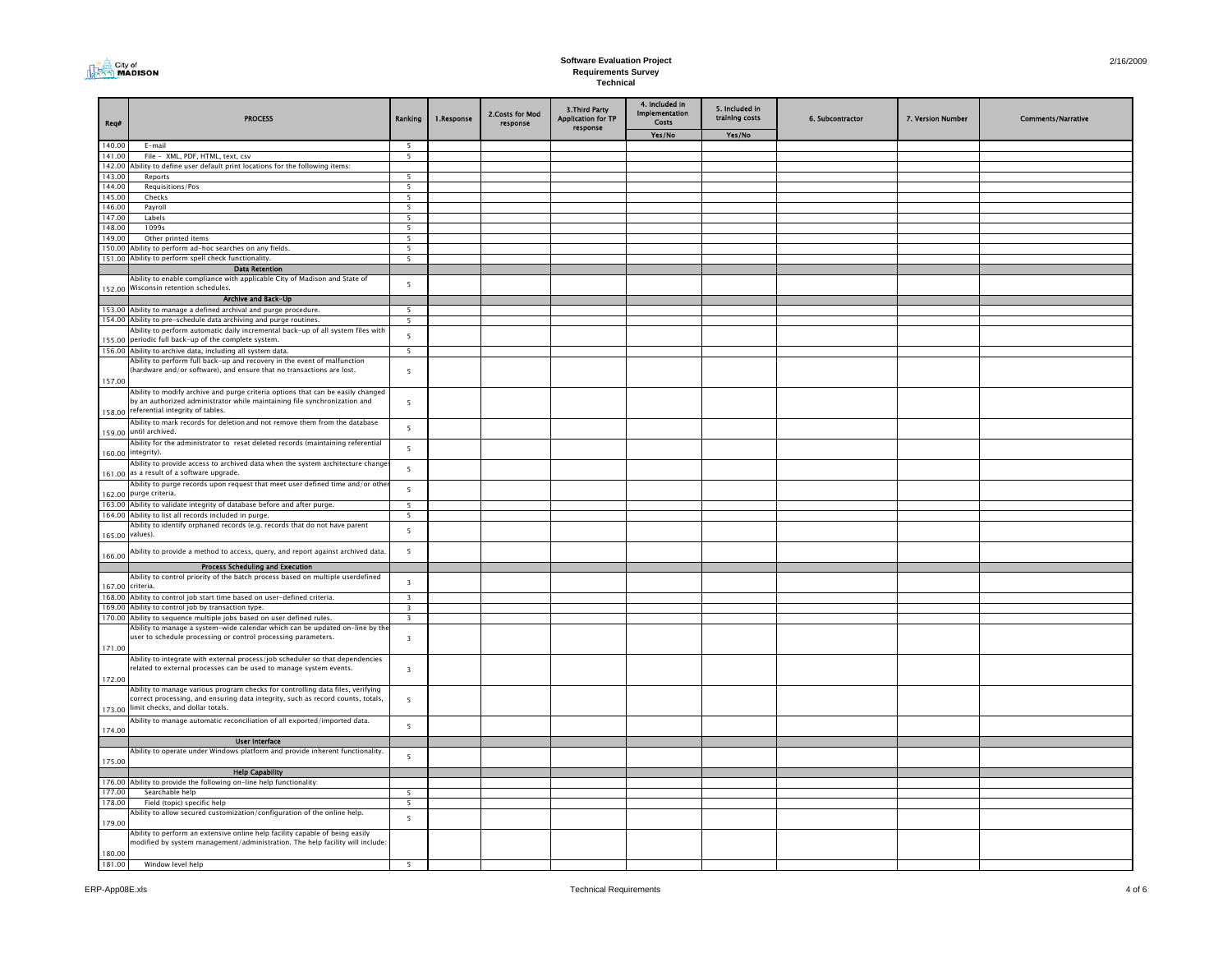|--|

| Req#             | <b>PROCESS</b>                                                                                                                                                                                   | Ranking                       | 1.Response | 2.Costs for Mod<br>response | 3. Third Party<br><b>Application for TP</b><br>response | 4. Included in<br>Implementation<br>Costs | 5. Included in<br>training costs | 6. Subcontractor | 7. Version Number | <b>Comments/Narrative</b> |
|------------------|--------------------------------------------------------------------------------------------------------------------------------------------------------------------------------------------------|-------------------------------|------------|-----------------------------|---------------------------------------------------------|-------------------------------------------|----------------------------------|------------------|-------------------|---------------------------|
|                  |                                                                                                                                                                                                  |                               |            |                             |                                                         | Yes/No                                    | Yes/No                           |                  |                   |                           |
| 182.00           | Field level help                                                                                                                                                                                 | - 5                           |            |                             |                                                         |                                           |                                  |                  |                   |                           |
| 183.00<br>184.00 | Error message help<br>Context sensitive help                                                                                                                                                     | 5<br>5                        |            |                             |                                                         |                                           |                                  |                  |                   |                           |
| 185.00           | Hypertext linked help                                                                                                                                                                            | 5                             |            |                             |                                                         |                                           |                                  |                  |                   |                           |
| 186.00           | Indexed help                                                                                                                                                                                     | 5                             |            |                             |                                                         |                                           |                                  |                  |                   |                           |
| 187.00           | Definable "wizards"                                                                                                                                                                              | 5                             |            |                             |                                                         |                                           |                                  |                  |                   |                           |
| 188.00           | Ability to provide an extensive online error message facility capable of being<br>easily modified by system management/administration. The error message<br>facility should include:             |                               |            |                             |                                                         |                                           |                                  |                  |                   |                           |
| 189.00           | Short error message description (at least 30 characters)                                                                                                                                         | $\overline{5}$                |            |                             |                                                         |                                           |                                  |                  |                   |                           |
| 190.00           | Detailed error message description                                                                                                                                                               | 5                             |            |                             |                                                         |                                           |                                  |                  |                   |                           |
| 191.00           | Highlighting of field in error                                                                                                                                                                   | $\overline{\phantom{0}}$      |            |                             |                                                         |                                           |                                  |                  |                   |                           |
| 192.00           | Customizable error message text stored in appropriate system tables<br>193.00 Ability for users to access user documentation on-line.                                                            | 5<br>$\overline{\phantom{a}}$ |            |                             |                                                         |                                           |                                  |                  |                   |                           |
|                  | Ability for online help to direct the user to help screens specific to the                                                                                                                       |                               |            |                             |                                                         |                                           |                                  |                  |                   |                           |
|                  | 194.00 transaction for which they are processing.<br>Ability for online help facility to be customizable to reflect the City's                                                                   | 5                             |            |                             |                                                         |                                           |                                  |                  |                   |                           |
|                  | 195.00 configuration of the software.                                                                                                                                                            | 5                             |            |                             |                                                         |                                           |                                  |                  |                   |                           |
|                  | <b>Workflow</b>                                                                                                                                                                                  |                               |            |                             |                                                         |                                           |                                  |                  |                   |                           |
|                  | 196.00 Ability to manage user defined workflow for any system event.                                                                                                                             | 5                             |            |                             |                                                         |                                           |                                  |                  |                   |                           |
|                  | 197.00 Ability to manage an unlimited number of workflow steps.<br>Ability to route workflow to multiple destinations based on defined workflow                                                  | 5                             |            |                             |                                                         |                                           |                                  |                  |                   |                           |
|                  | 198.00 events.<br>Ability for documents to be uploaded and routed for approval through an                                                                                                        | 5                             |            |                             |                                                         |                                           |                                  |                  |                   |                           |
|                  | 199.00 automated user designed workflow.<br>Ability to route documents using pre-defined and user defined workflow                                                                               | 5                             |            |                             |                                                         |                                           |                                  |                  |                   |                           |
| 200.00           | routes.                                                                                                                                                                                          | 5                             |            |                             |                                                         |                                           |                                  |                  |                   |                           |
|                  | 201.00 Ability to route a document on ad-hoc workflow routes.                                                                                                                                    | 5                             |            |                             |                                                         |                                           |                                  |                  |                   |                           |
|                  | Ability to automatically escalate an approval if not addressed within specific                                                                                                                   | 5                             |            |                             |                                                         |                                           |                                  |                  |                   |                           |
| 202.00           | timeframes.<br>203.00 Ability to view the status of a document on a workflow route.                                                                                                              |                               |            |                             |                                                         |                                           |                                  |                  |                   |                           |
|                  | Ability to designate workflows as informational or action required (approval).                                                                                                                   | 5                             |            |                             |                                                         |                                           |                                  |                  |                   |                           |
| 204.00           |                                                                                                                                                                                                  | 5                             |            |                             |                                                         |                                           |                                  |                  |                   |                           |
| 205.00           | Ability to not finalize until approval workflows are complete.                                                                                                                                   | 5                             |            |                             |                                                         |                                           |                                  |                  |                   |                           |
| 206.00           | Ability to route rejected transactions to any prior approver.                                                                                                                                    | 5                             |            |                             |                                                         |                                           |                                  |                  |                   |                           |
| 207.00           | Ability to provide an "inbox" for each user with workflow items to be reviewed                                                                                                                   | 5                             |            |                             |                                                         |                                           |                                  |                  |                   |                           |
|                  | 208.00 Ability to manage electronic signatures for approvals and rejections.<br>209.00 Ability to manage tracking of workflow approvals and rejections.                                          | 5<br>5                        |            |                             |                                                         |                                           |                                  |                  |                   |                           |
|                  | Ability to define user transaction status including; approved, rejected, pending<br>210.00 and under consideration.                                                                              | 5                             |            |                             |                                                         |                                           |                                  |                  |                   |                           |
| 211.00           | Ability to identify the status of items submitted to workflow at any time.                                                                                                                       | 5                             |            |                             |                                                         |                                           |                                  |                  |                   |                           |
|                  | Ability to specify workflow destination as specific users or classes of users                                                                                                                    | 5                             |            |                             |                                                         |                                           |                                  |                  |                   |                           |
|                  | 212.00 within workgroup or other user defined criteria.<br>Ability to notify users when items in their inbox have gone unprocessed for a                                                         | 5                             |            |                             |                                                         |                                           |                                  |                  |                   |                           |
|                  | 213.00 user defined period of time.<br>Ability to automatically route transactions to a workgroup after a specific time                                                                          | 5                             |            |                             |                                                         |                                           |                                  |                  |                   |                           |
| 214.00           | of inaction (based on transaction type).<br>Ability to delegate approval authority to another user for a specified period of<br>time (to cover vacations, other circumstances).                  | 5                             |            |                             |                                                         |                                           |                                  |                  |                   |                           |
| 215.00           | Ability to bypass steps in the workflow process by allowing approvers higher in<br>the approval steps to approve transactions before they arrive in their mailbox.                               | $\overline{5}$                |            |                             |                                                         |                                           |                                  |                  |                   |                           |
| 216.00           | Ability to manage a "master approver" for each workflow that may approve a                                                                                                                       |                               |            |                             |                                                         |                                           |                                  |                  |                   |                           |
|                  | transaction at any time whether or not they are included in the normal<br>217.00 workflow.                                                                                                       | $\overline{5}$                |            |                             |                                                         |                                           |                                  |                  |                   |                           |
|                  | Ability to attach additional documentation to workflow events (word<br>218.00 documents, spreadsheets, other files).                                                                             | 5                             |            |                             |                                                         |                                           |                                  |                  |                   |                           |
| 219.00           | Ability to identify and track the number of transactions approved by person.                                                                                                                     | $\overline{\mathbf{3}}$       |            |                             |                                                         |                                           |                                  |                  |                   |                           |
|                  | Ability to identify and track the number of transactions processed at each leve<br>220.00 of the approval hierarchy.                                                                             | $\overline{\mathbf{3}}$       |            |                             |                                                         |                                           |                                  |                  |                   |                           |
| 221.00           | Ability to identify and track the number of transactions rejected at each level o<br>the approval hierarchy.<br>Ability to identify the number of transactions pending approval at each level of | $\overline{\mathbf{3}}$       |            |                             |                                                         |                                           |                                  |                  |                   |                           |
|                  | 222.00 the approval hierarchy.<br><b>Error Messages</b>                                                                                                                                          | $\overline{\mathbf{3}}$       |            |                             |                                                         |                                           |                                  |                  |                   |                           |
|                  |                                                                                                                                                                                                  |                               |            |                             |                                                         |                                           |                                  |                  |                   |                           |